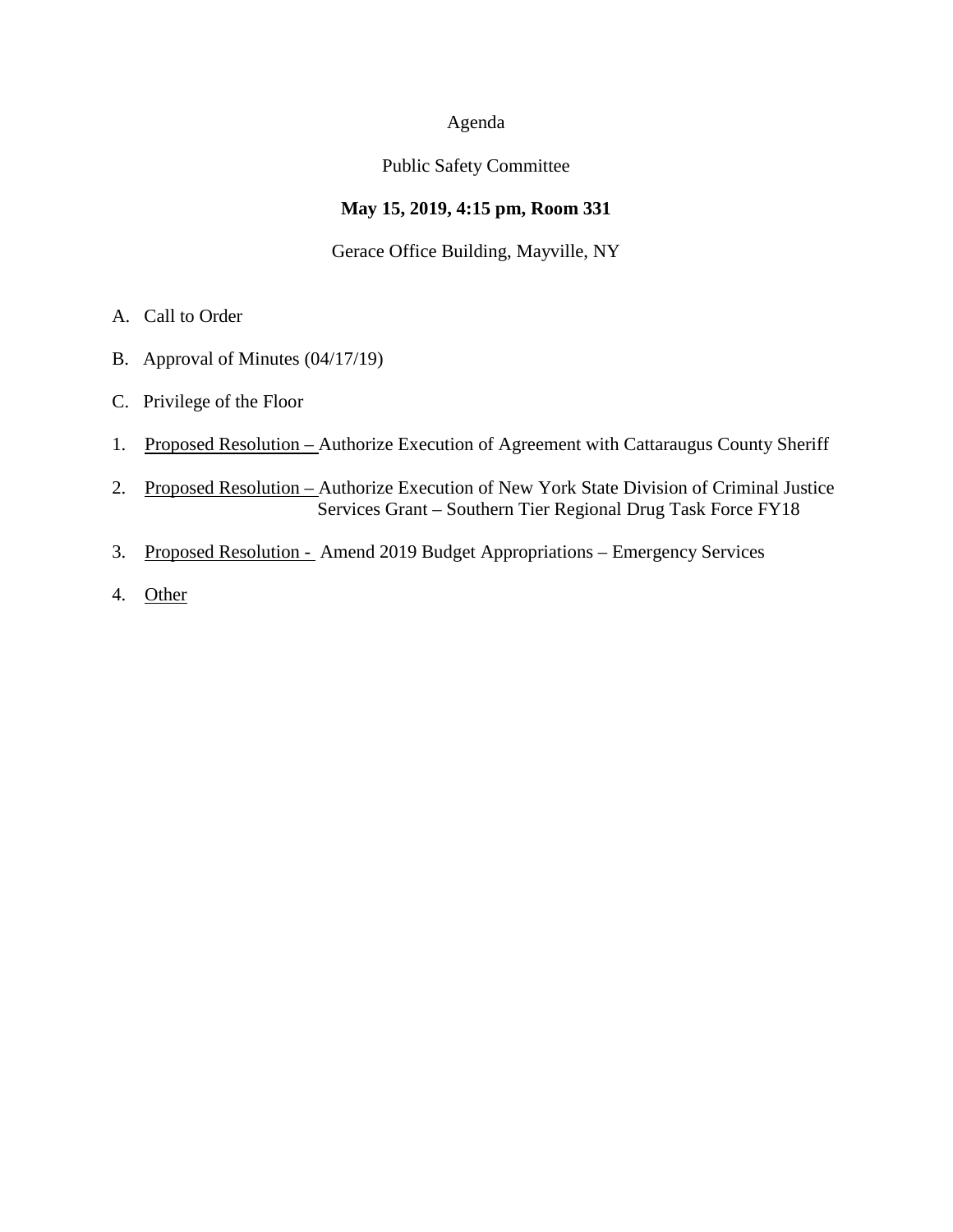## **CHAUTAUQUA COUNTY RESOLUTION NO. \_\_\_\_\_\_\_\_\_**

**TITLE:** Authorize Execution of Agreement with Cattaraugus County Sheriff

**BY:** Public Safety and Audit & Control Committees:

**AT THE REQUEST OF:** County Executive George M. Borrello:

WHEREAS, Chautauqua County and Cattaraugus County have a long history of law enforcement cooperation; and

WHEREAS, such cooperation includes a cooperative Explosive Ordnance Demolition Team ("Bomb Squad") including from Deputies of both departments; and

WHEREAS, New York State Department of Homeland Security provides grant funds to Chautauqua County to operate the multi-county Team; and

WHEREAS, this grant is included in the 2019 Budget so no budget amendments are needed; now therefore be it

RESOLVED, That the County Executive and County Sheriff are authorized to enter into an agreement with Cattaraugus County for training funds in an amount not to exceed \$11,000 for Cattaraugus County Deputy Sheriff Bomb School Training.

## **\_\_\_\_\_\_\_\_\_\_\_\_\_APPROVED \_\_\_\_\_\_\_\_\_\_\_\_\_VETOES (VETO MESSAGE ATTACHED)**

**\_\_\_\_\_\_\_\_\_\_\_\_\_\_\_\_\_\_\_\_\_\_\_\_\_\_\_\_\_\_\_\_\_\_\_\_ \_\_\_\_\_\_\_\_\_\_\_\_\_**

**County Executive Date**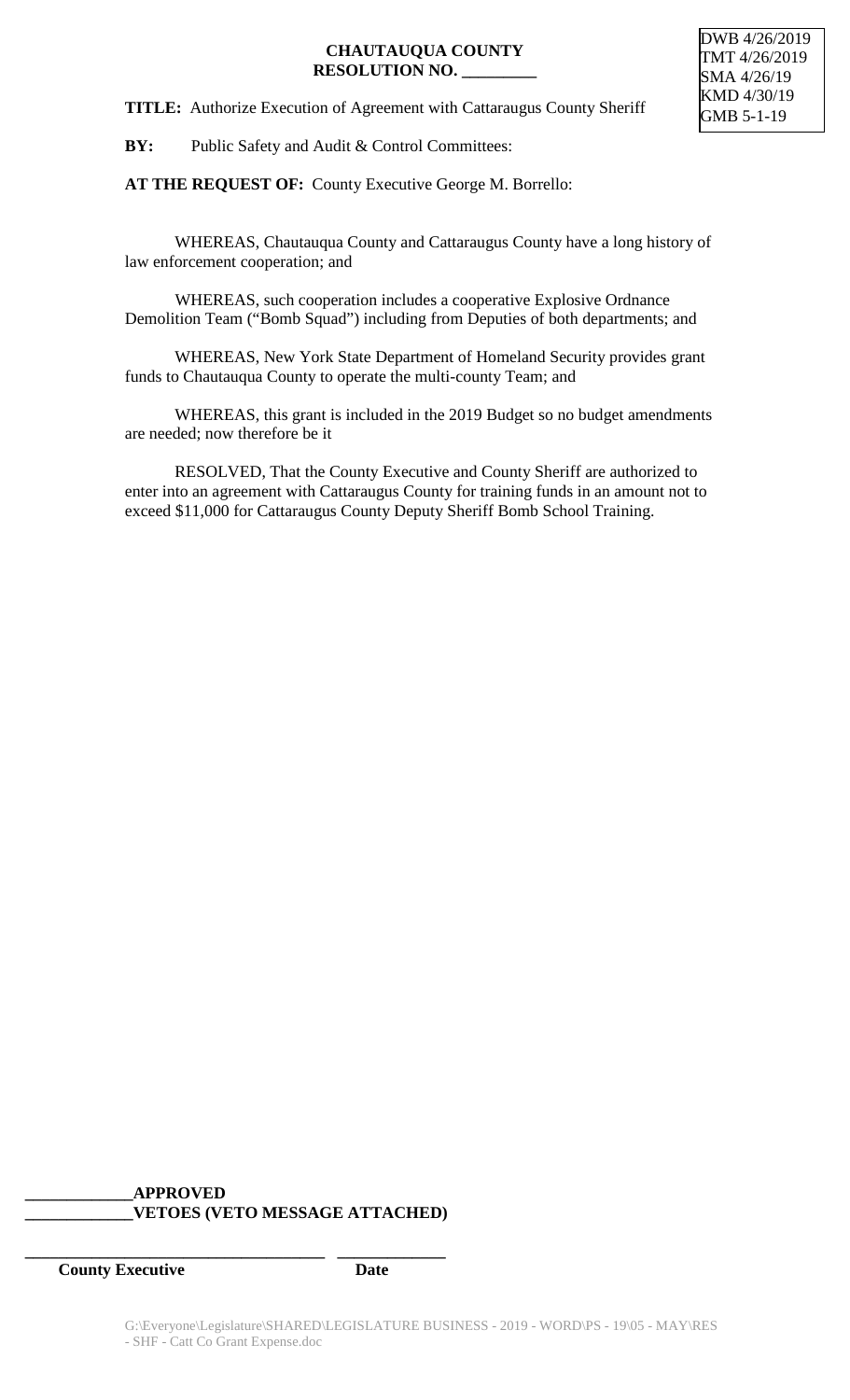### **CHAUTAUQUA COUNTY RESOLUTION NO. \_\_\_\_\_\_\_\_\_\_\_**



**TITLE:** Authorize Execution of New York State Division of Criminal Justice Services Grant – Southern Tier Regional Drug Task Force FY18

**BY:** Public Safety and Audit & Control Committees:

**AT THE REQUEST OF:** County Executive George M. Borrello:

WHEREAS, the Chautauqua County Office of the Sheriff received notice the New York State Division of Criminal Justice Services approved the application submitted for Narcotic Control; and

WHEREAS, the State of New York will provide funding in the amount of \$75,000.00, with no local funds, for contract period from January 1, 2019 to December 31, 2019; and

WHEREAS, this grant is included in the 2019 Budget so no budget amendments are needed; now therefore be it

RESOLVED, That the County Executive is authorized to execute an agreement with the New York State Division of Criminal Justice Services to secure the grant funding.

# **\_\_\_\_\_\_\_\_\_\_\_\_\_APPROVED \_\_\_\_\_\_\_\_\_\_\_\_\_VETOES (VETO MESSAGE ATTACHED)**

**\_\_\_\_\_\_\_\_\_\_\_\_\_\_\_\_\_\_\_\_\_\_\_\_\_\_\_\_\_\_\_\_\_\_\_\_ \_\_\_\_\_\_\_\_\_\_\_\_\_**

*County Executive* Date